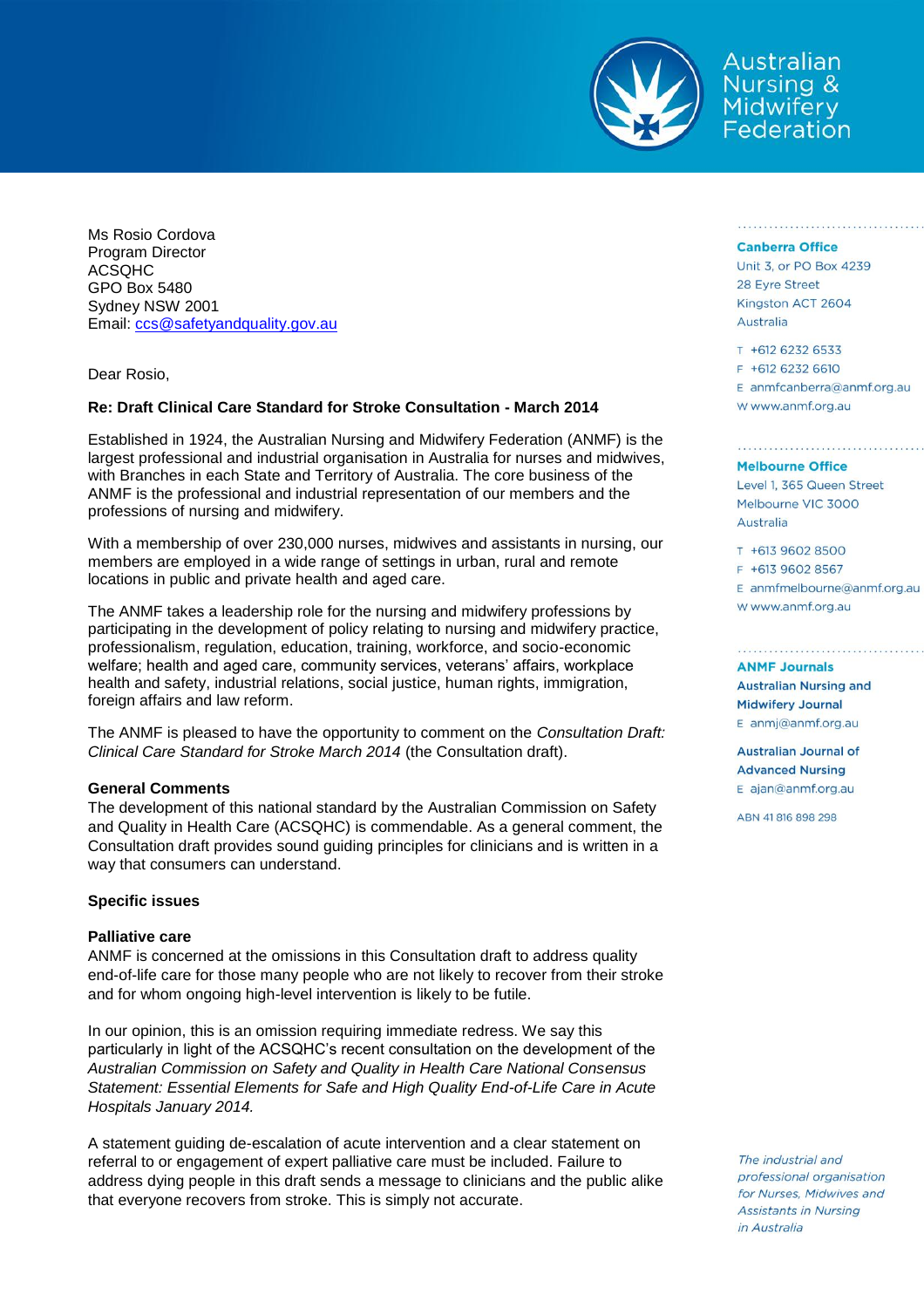

Australian Nursing & Midwifery<br>Federation

### **Advance care planning**

People surviving a stroke require encouragement, advice and support to move from an informal advance care plan to legal arrangements for advance care planning. These are formal powers given to their chosen attorney, under state and territory laws, to make decisions on their behalf.

Such powers should include lifestyle, care and living arrangements and not be limited to financial arrangements and medical treatment. While decision making around resuscitation is important, for many people, stroke care continues well into the future. All manner of people and carers are involved in this long-term process. An informal advance care plan or formal powers setting out only financial arrangements and medical treatment wishes are inadequate.

An additional quality statement must be drafted to address advance care planning.

## **Quality Statement 1**

Consumers: A consumer or their carer may be misled by the word "immediately". It may not be possible for health professionals to immediately assess for stroke if there are critical life-support issues to be addressed. The "first person" to provide care may not be a clinician. This sentence needs to be amended accordingly.

## **Quality Statement 2**

There should be consideration and recognition given to geographical constraints to meeting this standard when developing organisational systems and protocols.

# **Quality Statement 4**

Consumers: The sentence should be amended to say: "If you have had a stroke, your rehabilitation needs and goals will be assessed and ideally your therapy will start within 24 hours of your entering the hospital.

### **Quality Statement 7**

Consumers: the draft statement requires the addition of the words *a rehabilitation/support plan* in the second sentence so it reads "A tailored care plan will be developed with you and this will include *a rehabilitation/support plan,* information about patient's risk factors, any equipment you need, and the contact details of ongoing support services available in your community."

Further amendment to this statement is required in the last sentence to read: "A copy of this plan will also be provided to your primary health care multidisciplinary team and to your general practitioner".

Clinicians: The same amendments are required so the sentence for clinicians would read:

"Before a patient with stroke leaves the hospital, develop an individualised care plan in consultation with the patient. This plan will include information about the patient's risk factors, equipment required, and the contact details of ongoing

rehabilitation/support and services available in their community. Take active steps to provide a copy of the plan to the patient's primary health care multidisciplinary team and to the general practitioner.

#### **Canberra Office**

Unit 3, or PO Box 4239 28 Eyre Street Kingston ACT 2604 Australia

T +612 6232 6533 F +612 6232 6610 E anmfcanberra@anmf.org.au W www.anmf.org.au

**Melbourne Office** Level 1, 365 Queen Street Melbourne VIC 3000 Australia

T +613 9602 8500 F +613 9602 8567 E anmfmelbourne@anmf.org.au W www.anmf.org.au

#### **ANMF Journals**

**Australian Nursing and Midwifery Journal** E anmj@anmf.org.au

**Australian Journal of Advanced Nursing** E ajan@anmf.org.au

ABN 41816898298

The industrial and professional organisation for Nurses, Midwives and **Assistants in Nursing** in Australia